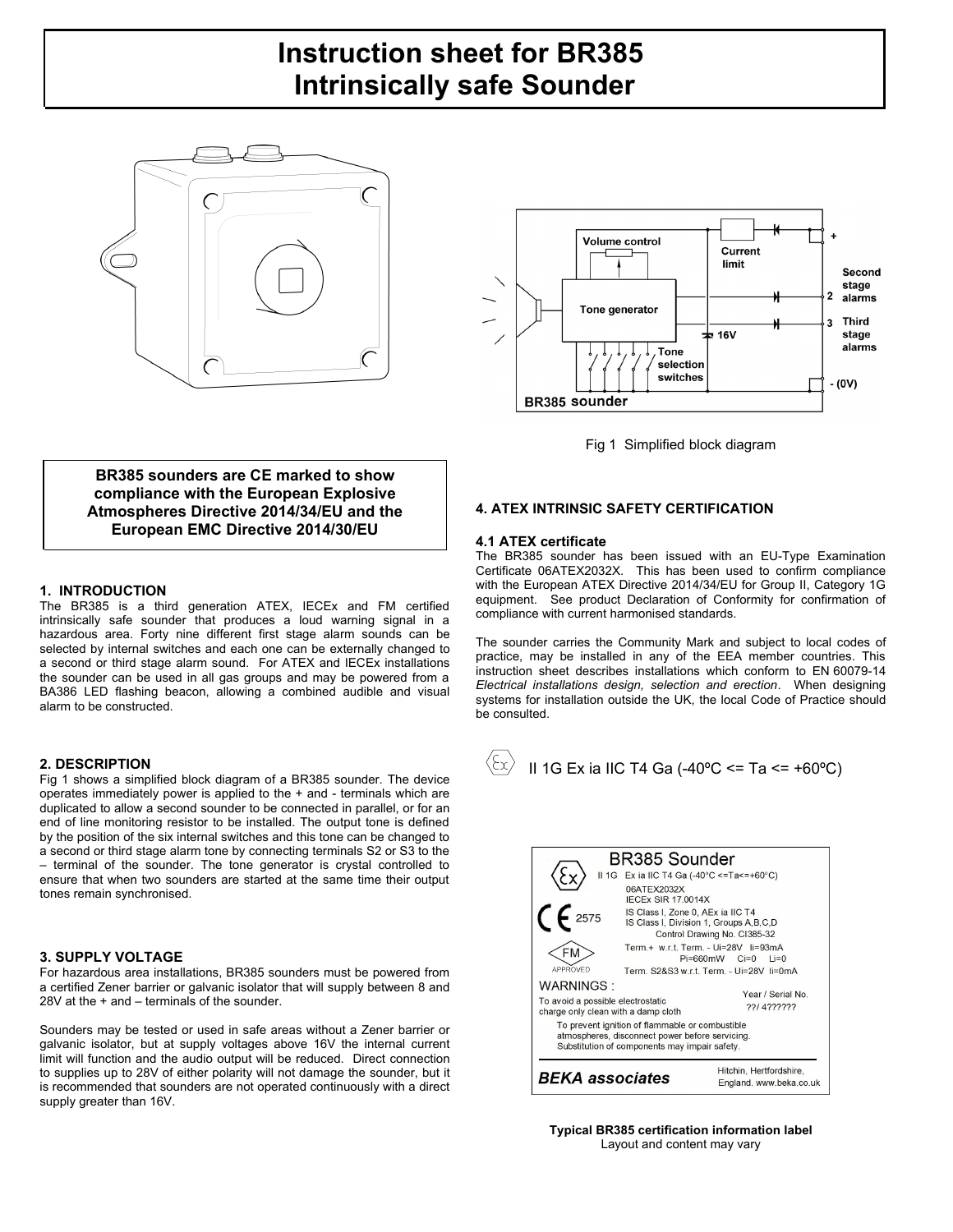The EU-Type Examination Certificate has an 'X' suffix indicating that the following special conditions for safe use apply. Practical implications are explained in later sections of this instruction sheet.

# **SPECIAL CONDITIONS FOR SAFE USE**

*The equipment has an ingress protection rating of IP66. However, if it has been supplied without cable entry devices, then the user shall ensure that the devices that are fitted will provide an ingress protection that is appropriate to the environment in which it is installed i.e. IP20 or better.* 

*The total capacitance connected to terminals + wrt - (i.e. the capacitance of the cable plus any other capacitance) shall not exceed 83nF.*

*The equipment shall not be directly installed in any process where its enclosure might be electro-statically charged by the rapid flow of a non-conductive media.*

*The equipment shall only be supplied via Terminals + w.r.t. Terminals - from a barrier having a maximum open circuit voltage Uo that is < 28V and a maximum short circuit current Io that is < 93mA, where Io is resistively limited. The barrier or galvanic isolator shall be ATEX certified by a notified body.*

#### **4.2 Zones, Gas Groups and T rating**

The BR385 sounder has been certified Ex ia IIC T4 Ga. When connected to approved Zener barriers or galvanic isolators it may be installed in:

| Zone 0 | explosive gas air mixture continuously present. |  |
|--------|-------------------------------------------------|--|
|        |                                                 |  |

- Zone 1 explosive gas air mixture likely to occur in normal operation.
- Zone 2 explosive gas air mixture not likely to occur, and if it does, it will only exist for a short time.

#### **Warning Do not install the BR385 where it may accumulate an electrostatic charge from a rapid flow of dry air.**

Be used with gases in groups:

| Group A | propane  |
|---------|----------|
| Group B | ethylene |
| Group C | hydrogen |

Having a temperature classification of:

| Τ1 | $450^{\circ}$ C |
|----|-----------------|
| T2 | $300^{\circ}$ C |
| T3 | $200^{\circ}$ C |
| T4 | $135^{\circ}$ C |

#### **4.3 Terminals + and -**

Power is supplied to the sounder via terminals  $+ 8 -$  which have the following maximum input safety parameters:

| Ui | = | 28V     |
|----|---|---------|
| li | = | 93mA dc |
| Pi | = | 0.66W   |

BR385 sounders may be powered from any ATEX Ex ia IIC certified Zener barrier or galvanic isolator having output parameters equal to, or less e.g. a certified 28V, 93mA, 0.66W Zener barrier or isolator may be used.

The BR385 ATEX certificate specifies that the maximum permitted total capacitance that may be connected between the + and - terminals shall not exceed 83nF, irrespective of the Zener barrier or galvanic isolator powering the sounder. This total capacitance includes the cable capacitance plus the capacitance of any other connected device. This should not be restrictive unless the sounder and the barrier or isolator are a long way apart. Single pair instrumentation cables have a typical capacitance of 100pF/metre rising to 350pF/metre for multicore cables and are unlikely to exceed 600pF/metre allowing a cable length of up to 830, 230 or 138 metres respectively.

Up to three BR385 sounders may be connected in parallel and powered from a common barrier or isolator providing the voltage between the + and – terminals does not fall below 8V. Connecting two sounders in parallel will reduce the output from each sounder by about 3dB. Three sounders should only be powered from a common supply when the maximum supply voltage is available.

#### **4.4 Terminals S2 and S3**

When terminals S2 or S3 are connected to 0V ( - terminal) the sounder output tone changes to the second or third stage alarm respectively. The input safety parameters for these terminals are:

| l Ji | -<br>- | 28V              |
|------|--------|------------------|
| li   | -      | 0 <sub>m</sub> A |

Therefore for control from the safe area terminals S2 & S3 may only be connected to a certified diode return barrier, or the contacts of a certified intrinsically safe relay. For functional reasons diode return barriers with a voltage drop of less than 0.9V must be used. The maximum permitted cable capacitance Co will be specified on the diode return barrier ATEX certificate, but again should not be restrictive.

For control from the hazardous area terminals S2 & S3 may be directly connected to a mechanically operated switch in the hazardous area complying with the requirements for simple apparatus as defined in EN 60079-11. i.e. having IP20 protection and able to withstand a 500V rms insulation test to earth for one minute.

#### **5. INSTALLATION**

BR385 sounders should only be installed by trained competent personnel.

#### **5.1 Mounting**

The BR385 sounder may be secured to any flat surface using the two fixing slots. The enclosure provides IP66 protection and is suitable for installation in sheltered exterior locations providing it is positioned so that water can not collect in the horn, and the cable entry is sealed.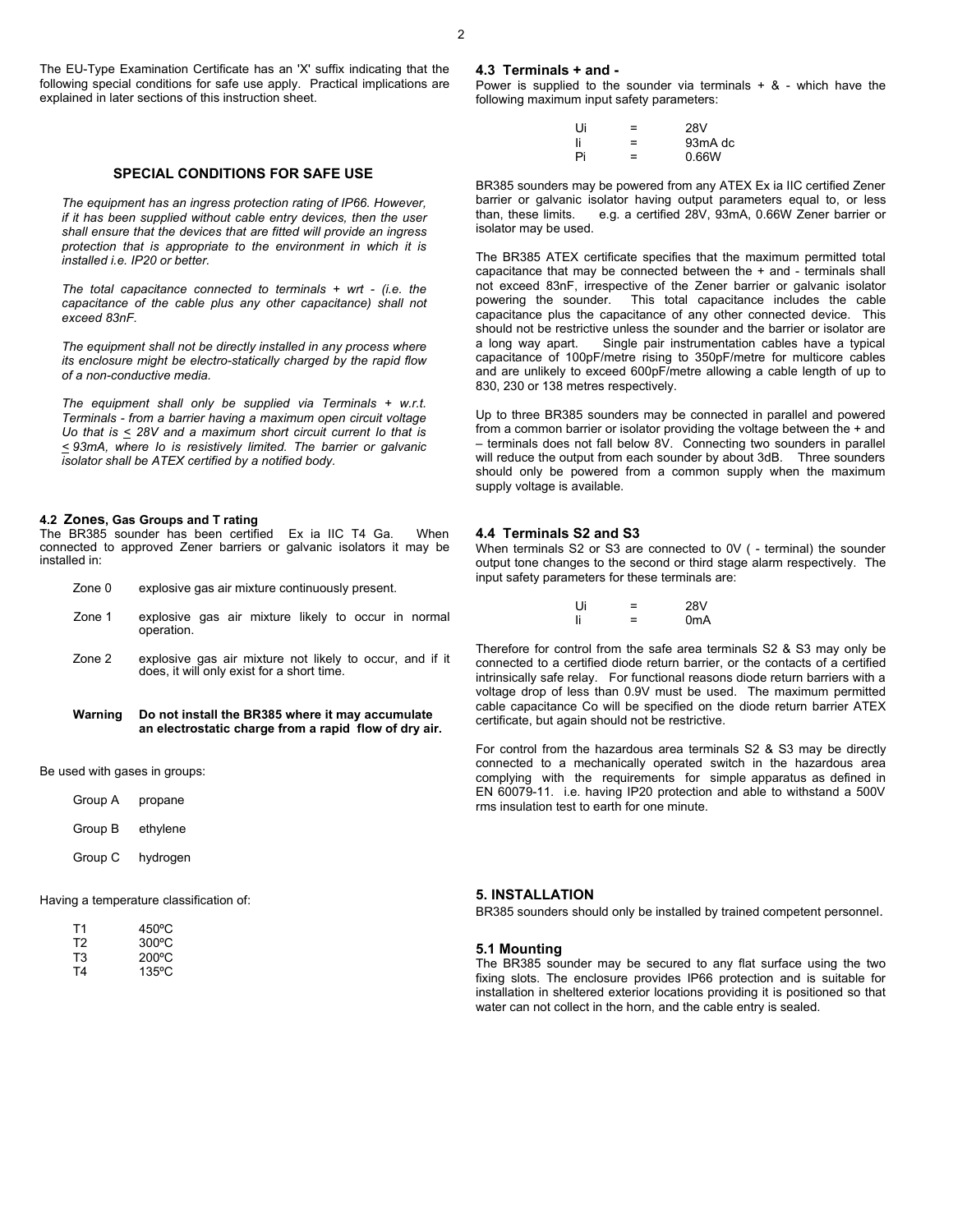# **5.2 Installation procedure**

- a. Secure the BR385 sounder to a flat surface via the two fixing slots in the mounting feet.
- b. Remove the front of the sounder by unscrewing the four captive corner screws and pulling the front away from the enclosure.
- c. Fit an appropriate 20mm cable gland or conduit entry into the tapped hole in the enclosure and connect the field wiring to the appropriate sounder terminals as shown in Fig 3. The power supply terminals + and – are duplicated so that sounders may be connected in parallel, or an end-of-line monitoring resistor may be fitted.
- d. Select the required output tone by positioning the six switches as shown in Table 1 and Fig 3.
- e. Apply power to the sounder and adjust the internal volume control to provide the required sound level.
- f. Replace the front of the sounder and tighten the four corner screws.



Fig 2 Enclosure



Fig 3 Location of field terminals and controls.

# **WARNING To avoid a possible electrostatic charge only clean BR385 sounder with a damp cloth.**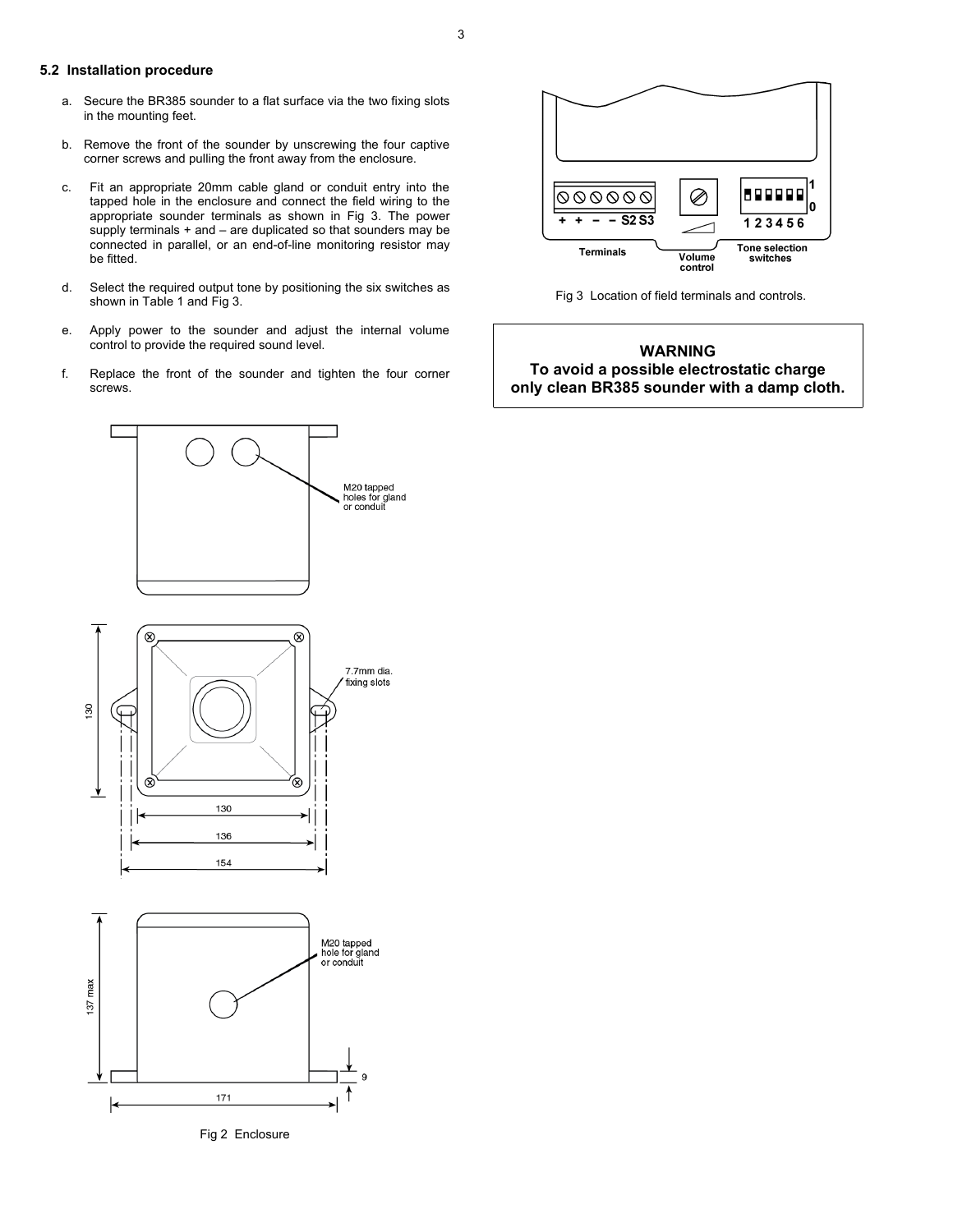# **6. ELECTRICAL SYSTEM DESIGN FOR INSTALLATION IN HAZARDOUS AREAS USING ZENER BARRIERS**

## **6.1 Single stage alarm**

If the control switch is in the positive supply, or the power supply is being turned on and off, only a single channel Zener barrier is required as shown in Fig 4. This circuit may also be used if the sounder is being controlled from the hazardous area by a mechanically activated switch complying with the requirements for simple apparatus. as defined by EN 60079-11. i.e. having IP20 protection and able to withstand a 500V rms insulation test to earth for one minute.



Fig 4 Single stage alarm using single channel barrier.

If the negative side or the power supply and one side of the control switch are earthed, the circuit shown in Fig 5 may be used.



Fig 5 Single stage alarm using two channel barrier.

#### **6.2 Multi-stage alarm**

Connecting terminal S2 to 0V activates the second stage alarm, and similarly terminal 3 for the third stage alarm. Fig 6 shows how diode return barrier(s) may be used to control the sounder from the safe area. If only two stages of alarm are required the third stage barrier should be omitted, the 28V 93mA barrier and the single diode return channel may then be contained in one package.



Fig 6 Multi-stage alarm using Zener barriers.

# **7. ELECTRICAL SYSTEM DESIGN FOR INSTALLATION IN HAZARDOUS AREAS USING GALVANIC ISOLATORS.**

Galvanic isolators although more expensive than Zener barriers, do not require a high integrity earth connection. For small systems where a high integrity earth is not already available, the use of galvanic isolators often reduces the overall installation cost and simplifies design.

# **7.1 Single stage alarm**

BR385 sounders may be powered by any Ex ia ATEX certified galvanic isolator having output parameters within the limits specified in section 4.3. The sounder may be controlled by turning the galvanic isolator on and off, or from the hazardous area by a mechanically activated switch complying with the requirements for simple apparatus as defined by EN 60079-11. i.e. having IP20 protection and able to withstand a 500V rms insulation test to earth for one minute.



Fig 7 Single stage alarm using galvanic isolator.

# **7.2 Multi-stage alarm**

Fig 8 shows a typical application in which the first and second stage alarm tones are activated by the alarm outputs of a BA327E intrinsically safe loop powered indicator. The BA327E alarm outputs have been certified as simple apparatus and may therefore be used to switch the BR385 sounder in the hazardous area. The contacts of most certified intrinsically safe relays may also be used in the same way.



Fig 8 Loop-powered BA327E intrinsically safe indicator activating BR385 first and second stage alarms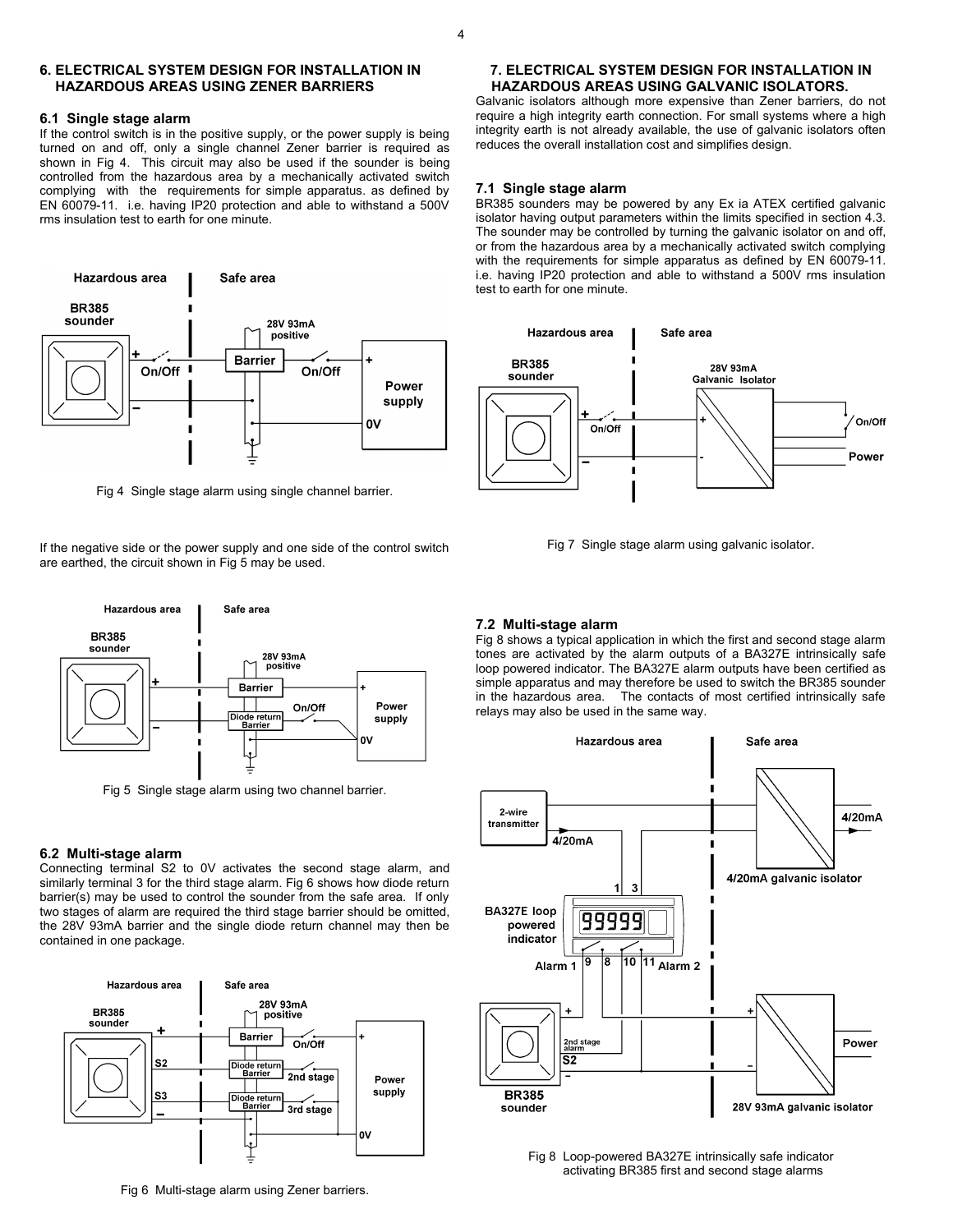# **8. ACCESSORIES**

# **8.1 Tag number**

BR385 sounders can be supplied identified by a tag number thermally printed on a self adhesive label.

# **9. SERVICING**

No attempt should be made to repair a faulty BR385 sounder. Suspect sounders should be returned to BEKA associates or our local agent for repair.

# **10. GUARANTEE**

Sounders which fail within the guarantee period should be returned to BEKA associates or our local agent. It is helpful if a brief description of the fault symptoms is provided.

# **11. CUSTOMER COMMENTS**

BEKA associates is always pleased to receive comments from customers about our products and services. All communications are acknowledged and whenever possible, suggestions are implemented.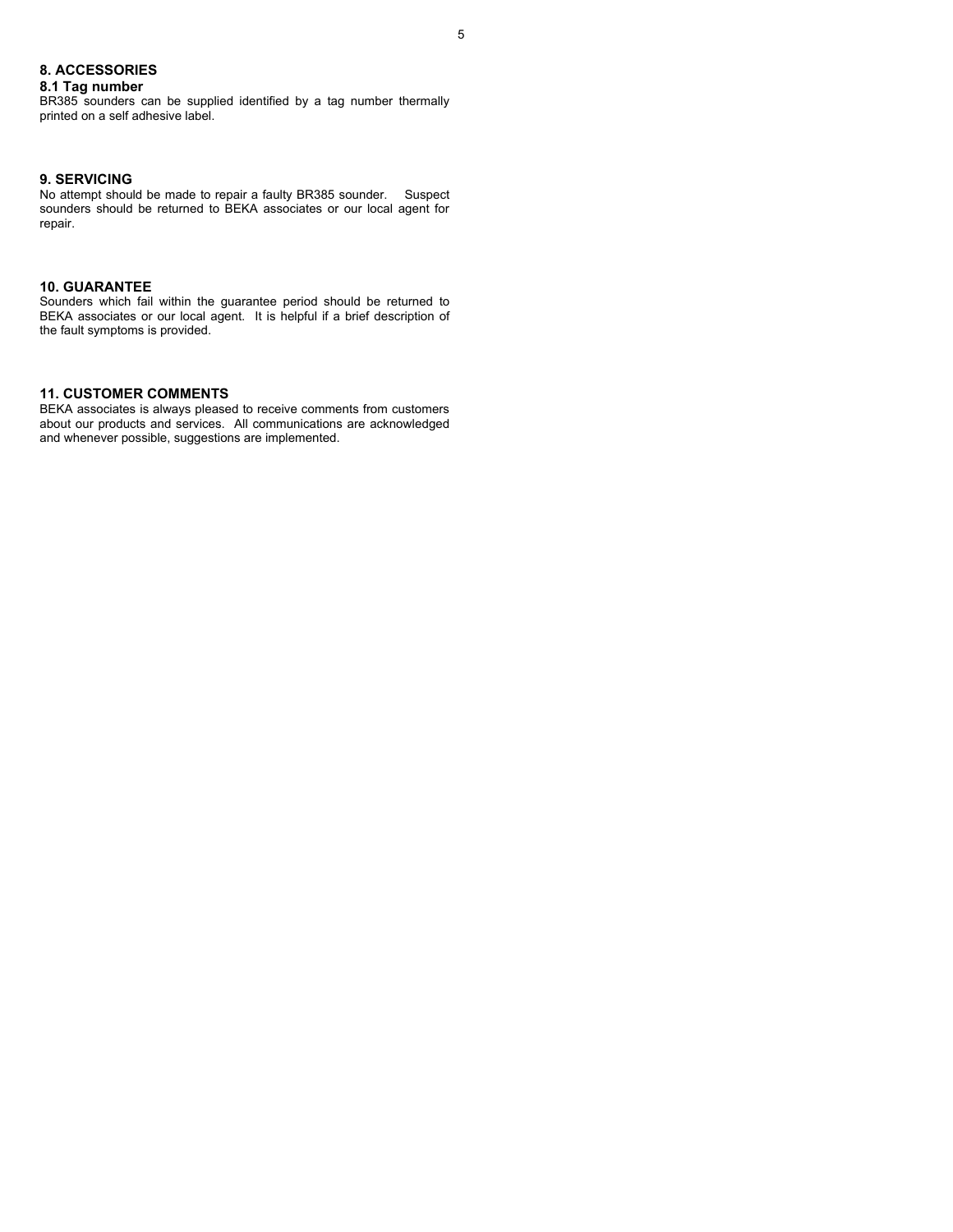| Tone<br><b>Number</b> |                                                         | Switch<br>Settings<br>123456 | Second<br><b>Stage</b><br>Alarm | Third<br>Stage<br>alarm |
|-----------------------|---------------------------------------------------------|------------------------------|---------------------------------|-------------------------|
| Tone 1                | Continuous 340Hz                                        | 000000                       | Tone 2                          | Tone 5                  |
| Tone 2                | Alternating 800/1000Hz @ 0.25s intervals                | 100000                       | Tone 17                         | Tone 5                  |
| Tone 3                | Slow whoop 500/1200Hz @ 0.3Hz with 0.5s gap repeated    | 010000                       | Tone 2                          | Tone 5                  |
| Tone 4                | Sweeping 500/1000Hz @ 1Hz                               | 110000                       | Tone 6                          | Tone 5                  |
| Tone 5                | Continuous 2400Hz                                       | 001000                       | Tone 3                          | Tone 20                 |
| Tone 6                | Sweeping 2400/2900Hz @ 7Hz                              | 101000                       | Tone 7                          | Tone 5                  |
| Tone 7                | Sweeping 2400/2900Hz @ 1Hz                              | 011000                       | Tone 10                         | Tone 5                  |
| Tone 8                | Siren 500/1200/500Hz @ 0.3Hz                            | 111000                       | Tone 2                          | Tone 5                  |
| Tone 9                | Sawtooth 1200/500Hz @ 1Hz - D.I.N.                      | 000100                       | Tone 15                         | Tone 2                  |
| Tone 10               | Alternating 2400/2900Hz @ 2Hz                           | 100100                       | Tone 7                          | Tone 5                  |
| Tone 11               | Intermittent 1000Hz @ 1Hz                               | 010100                       | Tone 2                          | Tone 5                  |
| Tone 12               | Alternating 800/1000Hz @ 0.875Hz                        | 110100                       | Tone 4                          | Tone 5                  |
| Tone 13               | Intermittent 2400Hz @ 1Hz                               | 001100                       | Tone 15                         | Tone 5                  |
| Tone 14               | Intermittent 800Hz 0.25s ON, 1s OFF                     | 101100                       | Tone 4                          | Tone 5                  |
| Tone 15               | Continuous 800Hz                                        | 011100                       | Tone 2                          | Tone 5                  |
| Tone 16               | Intermittent 660Hz 150Ns ON, 150ms OFF                  | 111100                       | Tone 18                         | Tone 5                  |
| Tone 17               | Alternating 544Hz (100ms) / 440Hz (400ms) - NFS 32-001  | 000010                       | Tone 2                          | Tone 27                 |
| Tone 18               | Intermittent 660Hz 1.8s ON, 1.8s OFF                    | 100010                       | Tone 2                          | Tone 5                  |
| Tone 19               | Sweep 1400Hz to1600Hz up 1s 1600Hz to 1400Hz down 0.5s  | 010010                       | Tone 2                          | Tone 5                  |
| Tone 20               | Continuous 660Hz                                        | 110010                       | Tone 2                          | Tone 5                  |
| Tone 21               | Alternating 554/440Hz @ 1Hz                             | 001010                       | Tone 2                          | Tone 5                  |
| Tone 22               | Intermittent 544Hz @ 0.875Hz                            | 101010                       | Tone 2                          | Tone 5                  |
| Tone 23               | Intermittent 800Hz @ 2Hz                                | 011010                       | Tone 6                          | Tone 5                  |
| Tone 24               | Sweeping 800/1000Hz @ 50Hz                              | 111010                       | Tone 29                         | Tone 5                  |
| Tone 25               | Sweeping 2400/2900Hz @ 50Hz                             | 000110                       | Tone 29                         | Tone 5                  |
| Tone 26               | Simulated bell                                          | 100110                       | Tone 2                          | Tone 15                 |
| Tone 27               | Continuous 554Hz                                        | 010110                       | Tone 26                         | Tone 5                  |
| Tone 28               | Continuous 440Hz                                        | 110110                       | Tone 2                          | Tone 5                  |
| Tone 29               | Sweeping 800/1000Hz @ 7Hz                               | 001110                       | Tone 7                          | Tone 5                  |
| Tone 30               | Continuous 300Hz                                        | 101110                       | Tone 2                          | Tone 5                  |
| Tone 31               | Sweeping 660/1200 @ 1Hz                                 | 011110                       | Tone 26                         | Tone 5                  |
| Tone 32               | Two Tone Chime                                          | 111110                       | Tone 26                         | Tone 15                 |
| Tone 33               | Intermittent 745Hz                                      | 000001                       | Tone 2                          | Tone 5                  |
| Tone 34               | Alternating 1000/2000Hz @ 0.5s - Singapore              | 100001                       | Tone 38                         | Tone 45                 |
| Tone 35               | 420Hz @ 0.625s - Australian Alert                       | 010001                       | Tone 36                         | Tone 5                  |
| Tone 36               | 500-1200Hz 3.75s / 0.25s - Australian Evacuate          | 110001                       | Tone 35                         | Tone 5                  |
| Tone 37               | Continuous 1000Hz                                       | 001001                       | Tone 9                          | Tone 45                 |
| Tone 38               | Continuous 2000Hz                                       | 101001                       | Tone 34                         | Tone 45                 |
| Tone 39               | Intermittent 800Hz 0.25s ON 1s OFF                      | 011001                       | Tone 23                         | Tone 17                 |
| Tone 40               | Alternating 544Hz (100ms) / 440Hz (400ms) - NFS 32-001  | 111001                       | Tone 31                         | Tone 27                 |
| Tone 41               | Motor Siren - Slow rise to 1200Hz                       | 000101                       | Tone 2                          | Tone 5                  |
| Tone 42               | Motor Siren - Slow rise to 800Hz                        | 100101                       | Tone 2                          | Tone 5                  |
| Tone 43               | Continuous 1200Hz                                       | 010101                       | Tone 2                          | Tone 5                  |
| Tone 44               | Motor Siren - Slow rise to 2400Hz                       | 110101                       | Tone 2                          | Tone 5                  |
| Tone 45               | Intermittent 1000Hz 1s ON, 1s OFF                       | 001101                       | Tone 38                         | Tone 34                 |
| Tone 46               | Sawtooth 1200/500Hz @ 1Hz - D.I.N. (PFEER P.T.A.P)      | 101101                       | Tone 47                         | Tone 37                 |
| Tone 47               | Intermittent 1000Hz 1s ON, 1s OFF - PFEER General Alarm | 011101                       | Tone 46                         | Tone 37                 |
| Tone 48               | 420Hz @ 0.625s - Australian Alert                       | 111101                       | Tone 49                         | Tone 5                  |
| Tone 49               | 500-1200Hz 3.75s / 0.25s - Australian Evacuate          | 000011                       | Tone 26                         | Tone 37                 |
|                       |                                                         |                              |                                 |                         |

Table 1 Function of tone selection switches